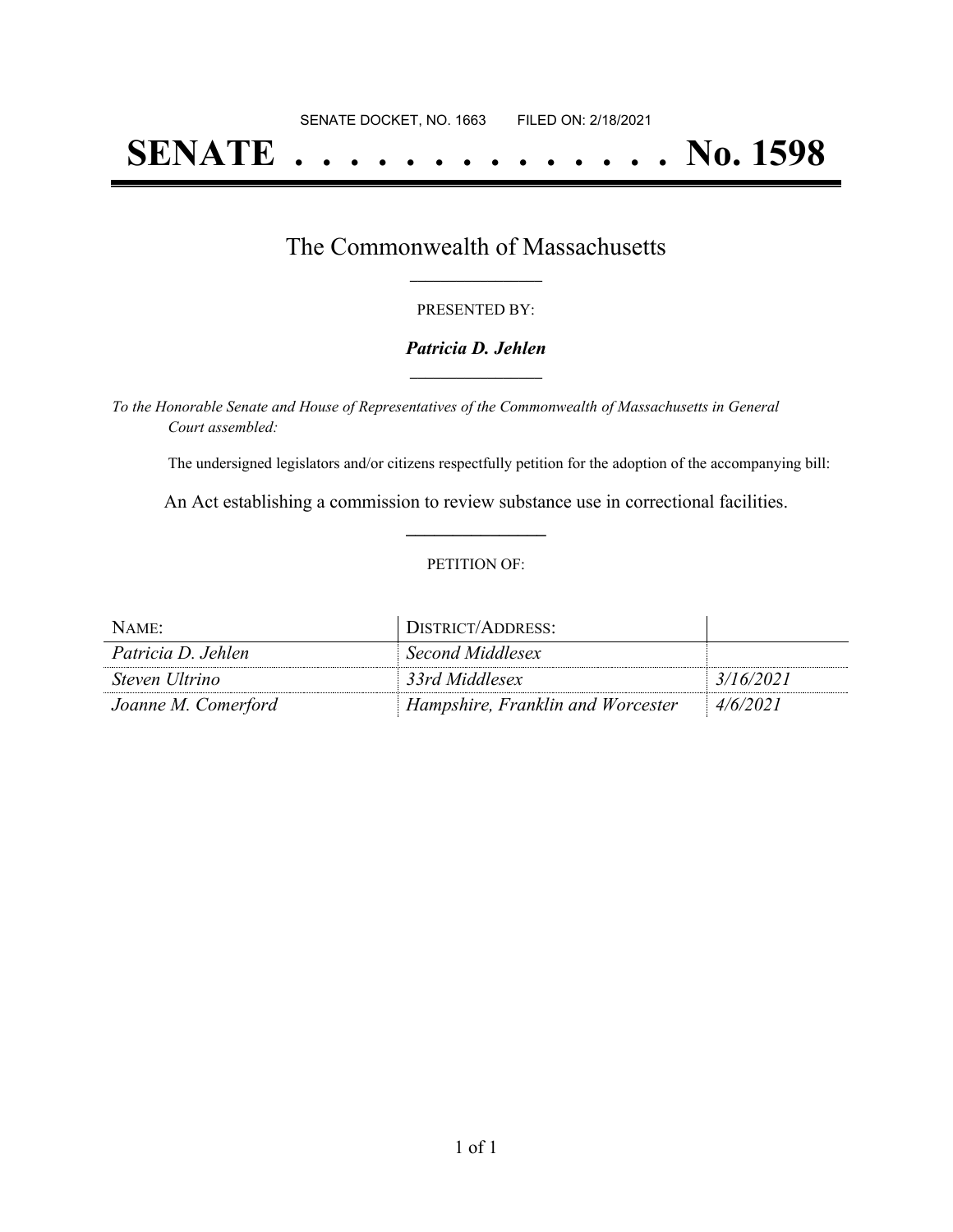#### SENATE DOCKET, NO. 1663 FILED ON: 2/18/2021

## **SENATE . . . . . . . . . . . . . . No. 1598**

By Ms. Jehlen, a petition (accompanied by bill, Senate, No. 1598) of Patricia D. Jehlen, Steven Ultrino and Joanne M. Comerford for legislation to establishing a commission to review substance use in correctional facilities. Public Safety and Homeland Security.

### [SIMILAR MATTER FILED IN PREVIOUS SESSION SEE SENATE, NO. *1425* OF 2019-2020.]

## The Commonwealth of Massachusetts

**In the One Hundred and Ninety-Second General Court (2021-2022) \_\_\_\_\_\_\_\_\_\_\_\_\_\_\_**

**\_\_\_\_\_\_\_\_\_\_\_\_\_\_\_**

An Act establishing a commission to review substance use in correctional facilities.

Be it enacted by the Senate and House of Representatives in General Court assembled, and by the authority *of the same, as follows:*

- 1 Chapter 127 of the General Laws is hereby amended by inserting after Section 17D, as
- 2 inserted by Section 78 of Chapter 208 of the Acts of 2018, the following section:-
- 3 Section 17E (a) The Massachusetts Rehabilitation Oversight Committee (M-ROC) shall
- 4 be convened to gather information regarding substance use and treatment in Massachusetts
- 5 correctional institutions, jails and houses of correction, to track substance use trends and monitor
- 6 treatment and recovery services including continuation of care efforts and re-entry programs and
- 7 to determine the impact of substance use as it relates to health, rehabilitation, discipline,
- 8 overdoses, and drug contraband involving prisoners, visitors, or staff.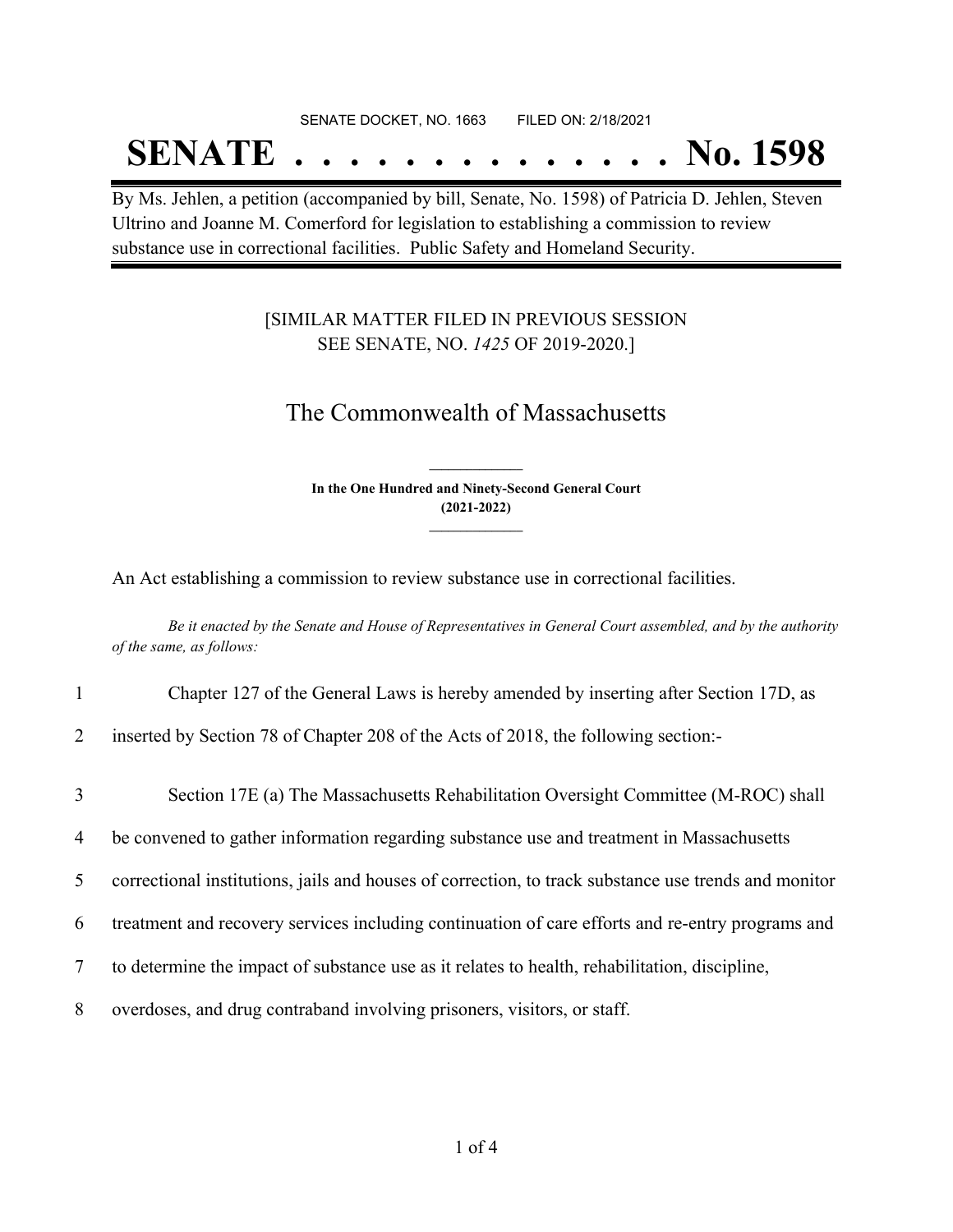(b) The oversight committee shall consist of eight members: 1 member from corrections appointed by the Department of Correction, 1 sheriff appointed by the sheriff's association, 1 prisoner appointed by the Legal Advisory Committee (LAC) at MCI-Norfolk, 1 staff member from the Bureau of Substance Addiction Services (BSAS) appointed by its director, 1 staff member from the Massachusetts Organization for Addiction Recovery (MOAR) appointed by its director, 1 staff member from Prisoners' Legal Services (PLS) appointed by its director, 1 staff member from the Massachusetts Association for Mental Health appointed by its director and 1 licensed clinician appointed by the Massachusetts Association of Alcoholism and Drug Abuse Counselors (MAADAC).

 (c) The members of the oversight committee shall be provided full and unfettered access to all Massachusetts state prisons and houses of corrections, and shall be allowed to interview prison staff and prisoners, both individually and collectively through the various prisoner-led organizations.

22 (d) The oversight committee shall gather information regarding: (i) Substance use trends and treatment, programmatic and rehabilitation needs of offenders; (ii) Effectiveness of treatment efforts including but not limited to continuation of care and re-entry programing; (iii) Gaps in treatment services; (iv) Level of offender participation and success;(v) Disciplinary procedures related to substance use; (vi) Overdoses; (vii) Contraband; and (viii) Other relevant information as identified by the oversight committee.

 (e) The Department of Correction and all County Sheriffs Departments will provide the oversight committee quarterly data and statistical reports including but not limited to the following for each state prison, correctional institution, jail, and house of correction, covering the

of 4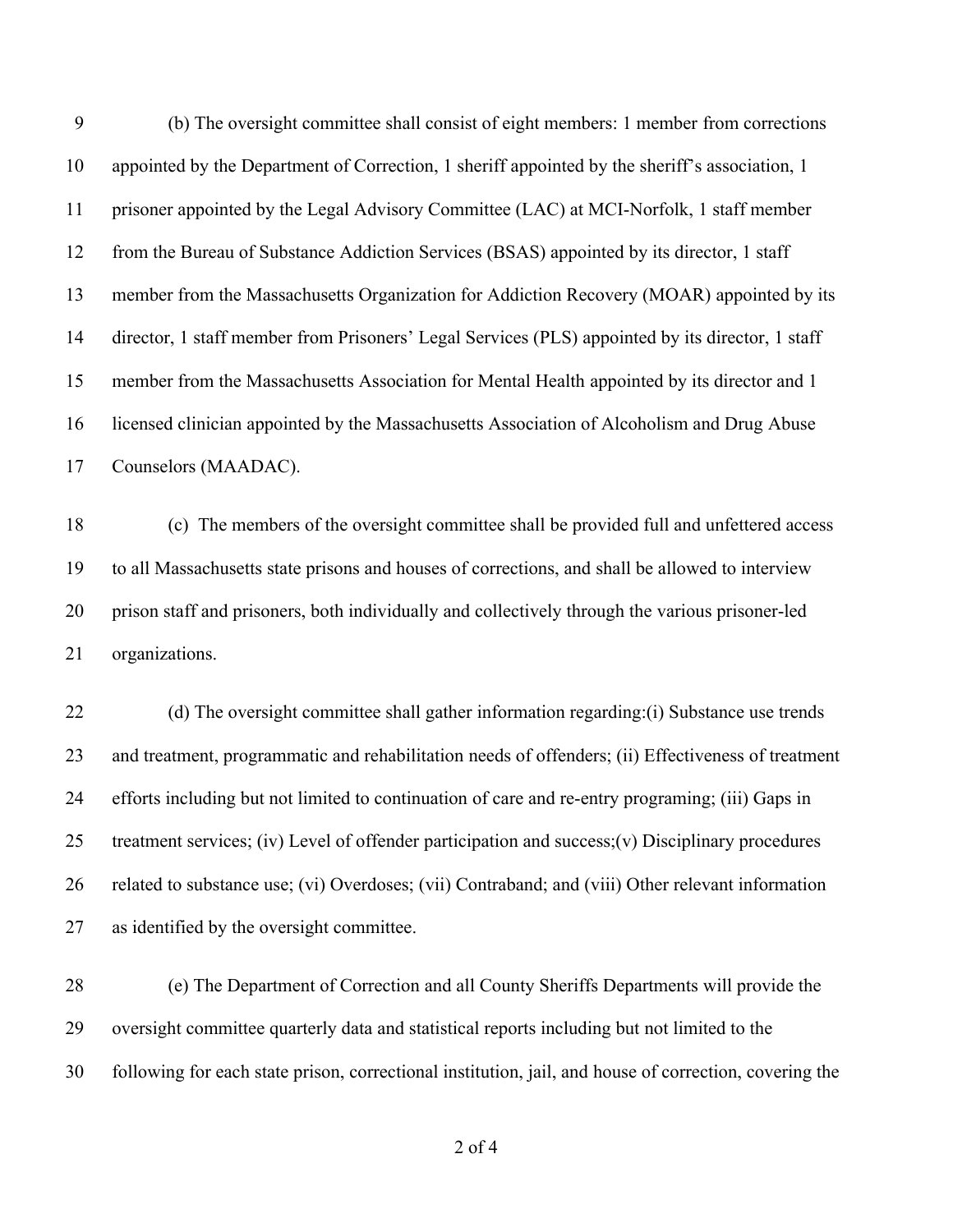entire quarterly period: (i) The number and racial composition of prisoners with a history of Substance Use Disorder (SUD); (ii) The average waiting time before a prisoner undergoes a clinical assessment to diagnose and determine a treatment plan for a SUD following self- identification and/or entry into a prison or house of correction; (iii) The number and racial composition of prisoners receiving SUD treatment; (iv) The number and racial composition of prisoners being treated with medication only for SUD; (v) The number and racial composition of prisoners who requested SUD treatment and were placed on a waiting list prior to receiving treatment; (vi) The average wait time prisoners experience before receiving treatment services; (vii) The number and racial composition of prisoners denied SUD treatment after notifying the prison and/or house of correction staff of their need for services; (viii) The number of prisoners being treated for SUD and other co-occurring mental health disorder(s), broken down by the type of treatment being provided and the type of treatment provider (i.e. qualified addiction specialist, licensed social worker, volunteer program, program contractor); (ix) The number of prisoners with SUD diagnosed with each enumerated co-occurring mental health disorder; (x) The educational and specific training requirements for staff assigned to work with prisoners in SUD programs including: (1) The number of licensed clinicians employed in each program; (2) Staff to prisoner ratio; and (3) The treatment modalities used (xi) Search results of inmates, staff and visitors including (1) Frequency of scheduled and random inmate searches and results as entered into the IMS database; (2) Searches of staff members and visitors including search of the day results, etc. as documented in the IMS database; (3) Staff search reports reported by the Office of Investigative Services and/or the Office of Internal Affairs

 (f) The oversight committee shall meet at least quarterly and shall publish a report compiling information gathered through parts (c), (d), and (e) of this section annually, with the

of 4